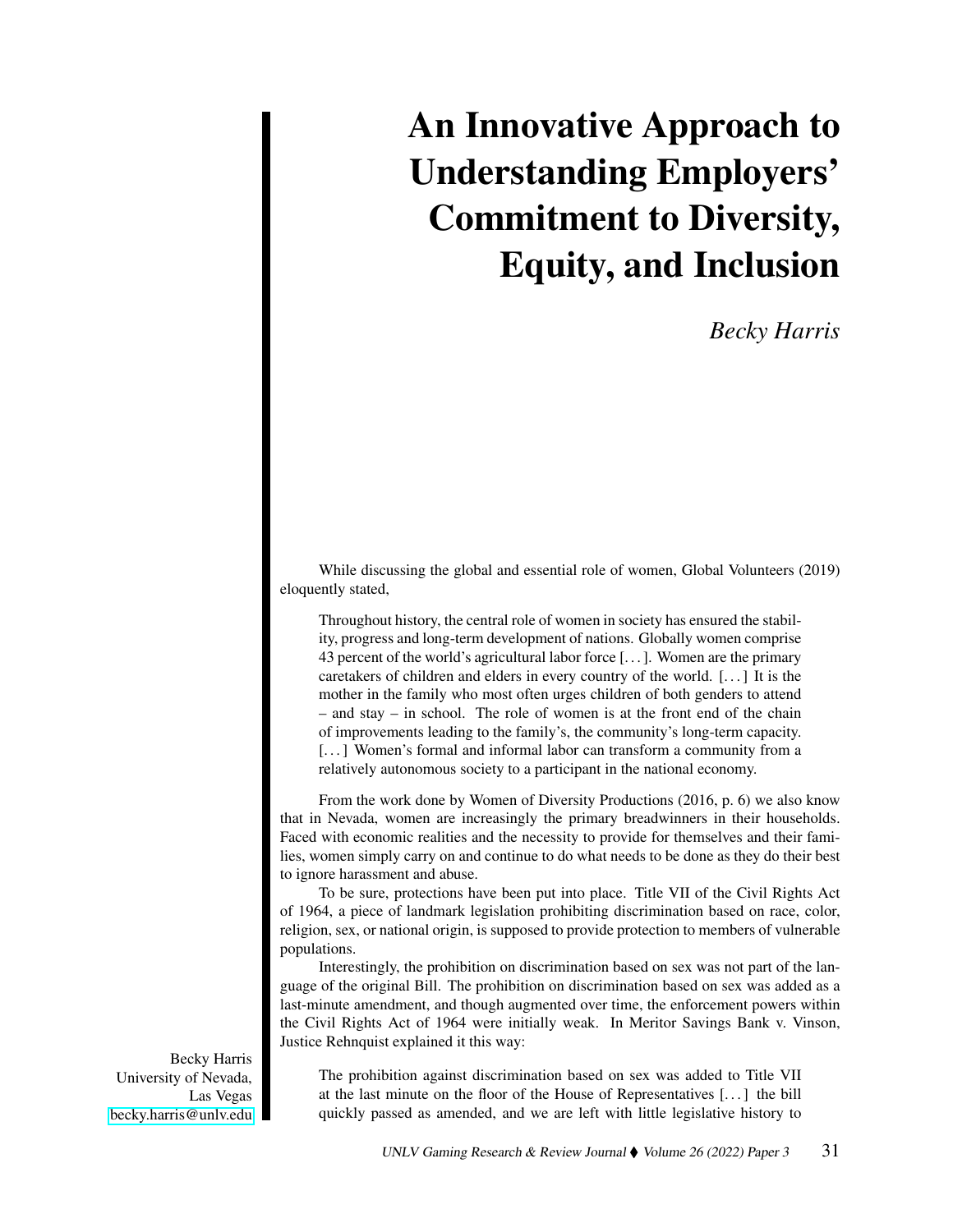guide us in interpreting the Act's prohibition against discrimination based on 'sex'.

Despite more than 50 years, since these protections against sexual harassment and sexual misconduct have been in place, in the United States, allegations and/or evidence of sexual misconduct is in the news far too frequently (e.g., Palmeri and Smith, 2022; Associated Press, 2019a; Associated Press 2019b; The Daily Times, 2019; Schmidt, Nerappil & Vozella, 2019; Anderson, 2018; Schmidt, 2018; Daniels, 2018; and Redden and Lee, 2016).

In 2017, the Nevada Legislature passed Assembly Bill 423, a bipartisan bill and first of its kind piece of legislation, establishing a pilot program for the administration of a survey meant to capture data on gender equality in the workplace. Though some Nevada businesses willingly completed the survey, the data capture was not as robust as had been intended and meaningful insight into women as a cohort in the Nevada workforce remained elusive.

Having learned from the shortcomings of the assembly bill and having a more defined scope, a second effort at better understanding the Nevada workforce made its way through the 2021 Nevada Legislature as Senate Bill 267 (SB 267). SB 267 creates an opportunity for Nevada businesses to lead the way on diversity, equity, and inclusion for women and women of color. SB 267 authorizes UNLV to administer a survey to businesses, state and local government and the Nevada System of Higher Education to evaluate how effectively entities are implementing diversity, equity, and inclusion initiatives. Though survey data will be disaggregated to protect the confidentiality of the entities that participate, we anticipate collecting rich data about both Nevada's workforce and Nevada's working conditions which should enable the development of best practices that can be shared to improve work environments throughout Nevada as well as attract and retain top talent within Nevada!

That the shecession is "real" is documented in various news outlets. Alisha Gupta (2020) has a particularly poignant article in the New York Times about the difficulties women face as they attempt to balance employment, working from home, caregiving and other responsibilities. As the world continues to navigate its way through the COVID-19 pandemic, it is becoming increasingly clear that women are becoming disproportionately impacted. McKinsey's Women in the Workplace (2021) concluded that there is a

[...] rare opportunity to change the workplace for good. Doing so will require pushing for bigger gains in representation of women, recognizing and rewarding women's contributions as people-focused leaders and champions of diversity, equity, and inclusion, and doing the deep cultural work necessary to create a workplace where all employees, feel like they belong.

Never has the need for resources for women and underrepresented populations been more significant as employers continue to downsize and entire industries have been shut down (Lockhead & Denzer, 2020). Often considered "hidden workers" because they don't possess the qualities of an ideal candidate, women, immigrants, veterans and seniors find it difficult to transition into the workforce (Fuller et al., 2020).

As reported by the Wion (2021), one research team has tabulated the cost of lack of gender diversity and inclusion, and determined it will take 257 years to close the gap if nothing changes. They further found that not doing so has cost the world USD 70 trillion since 1990. The report by economists at BofA Securities also notes that full gender equality globally can increase the world GDP by up to USD 28 trillion by 2025 (Wion, 2021). Additionally, the loss of human capital wealth due to gender inequality alone is estimated at USD 160.2 trillion (Wion, 2021).

Implementing the tools to assist those with diverse backgrounds to gain entry to the workforce, retain employment and succeed will help reduce the need for social services and unemployment benefits from the state and federal governments, provide housing and food security for families, and provide the diversity needed to rebuild a stronger economy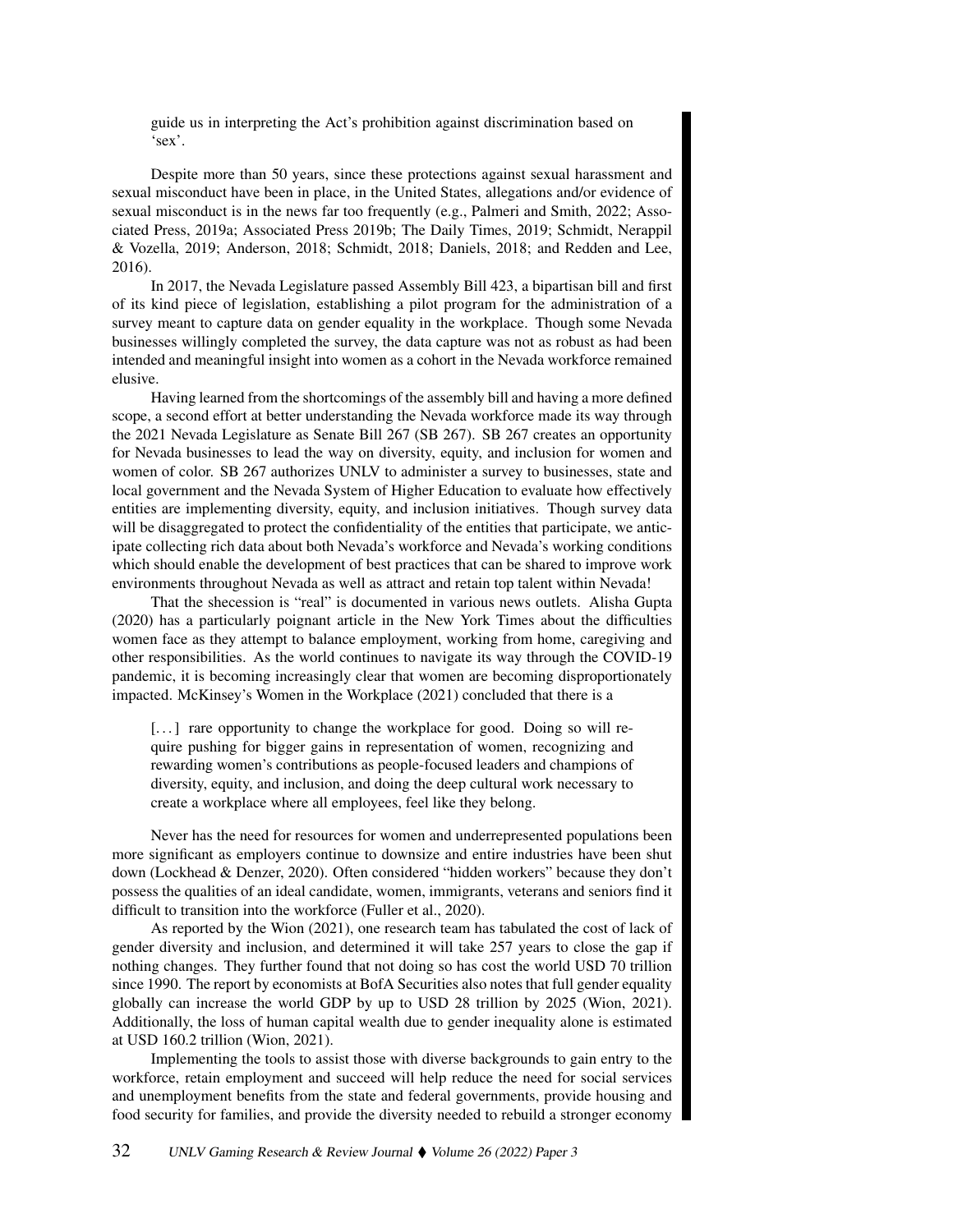(Fuller et al., 2020). The good news is that women have been making gains in the workforce both in terms of representation as well as pay equity, over the past few decades. However, McKinsey's Women in the Workplace (2021) points out that

Although we have seen important gains since 2016, women are still significantly underrepresented at all levels of management. And on top of this, women continue to have a worse day-to-day experience at work. Women are more likely than men to have their competence questioned and their authority undermined, and women of color and other women with traditionally marginalized identities are especially likely to face disrespectful and "othering" behavior.

As Nevada businesses continue to look for ways to recruit and retain top talent, we look forward to celebrating the efforts made by Nevada's employers that are leading in diversity, equity, and inclusion. To that end, any Nevada employer wishing to contribute to the UNLV survey on diversity, equity, and inclusion is welcome to do so. The survey questions follow in the article appendix.

Please click on this [link](https://unlv.co1.qualtrics.com/jfe/preview/SV_cRMum6e4I3M8QVo?Q_CHL=preview&Q_SurveyVersionID=current) to begin participating in this innovative and exciting project! Questions can be directed to [NevadaDEISurvey@UNLV.edu.](mailto: NevadaDEISurvey@UNLV.edu) We look forward to you joining us in this groundbreaking effort.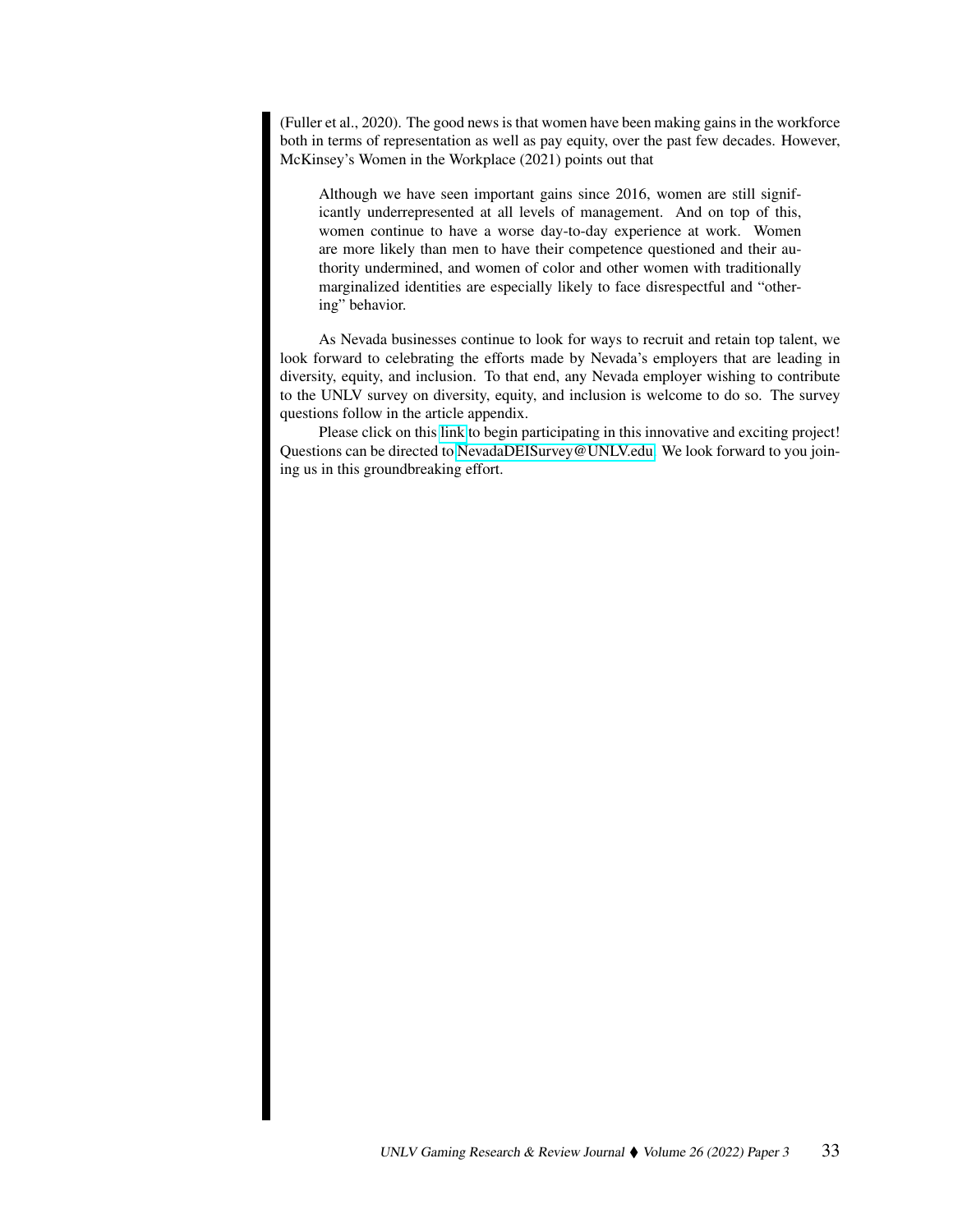#### References

*Ab423* text. (2017, June 8). <https://www.leg.state.nv.us/App/NELIS/REL/79th2017/Bill/5569/Text#> Anderson, M. (2018, September 17). *Who is christine blasey ford, the woman accusing brett kavanaugh of sexual assault?* NPR. <http://www.capradio.org/news/npr/story?storyid=648803684>

Associated Press. (2019a, May 21). *Boy Scout groups accused of failing to stop sex abuse.* [https://www.usnews.com/news/best-states/new-hampshire/articles/2019-05-](https://www.usnews.com/news/best-states/new-hampshire/articles/2019-05-21/boy-scout-groups-accused-of-failing-to-stop-sex-abuse) [21/boy-scout-groups-accused-of-failing-to-stop-sex-abuse](https://www.usnews.com/news/best-states/new-hampshire/articles/2019-05-21/boy-scout-groups-accused-of-failing-to-stop-sex-abuse)

Associated Press. (2019b, May 25). *Art Briles, who was fired amid a sexual assault scandal at Baylor, has been hired to lead an East Texas high school football program.* Chicagotribune.com. [https://www.chicagotribune.com/sports/breaking/ct](https://www.chicagotribune.com/sports/breaking/ct-spt-art-briles-baylor-high-school-20190525-story.html)[spt-art-briles-baylor-high-school-20190525-story.html](https://www.chicagotribune.com/sports/breaking/ct-spt-art-briles-baylor-high-school-20190525-story.html)

Associated Press. (2019c, May 25). *Baylor fires coach Art Briles amid football sexual assault investigation.* Chicago Tribune. [https://www.chicagotribune.com/sports/breaking/ct-spt-art-briles-baylor-high](https://www.chicagotribune.com/sports/breaking/ct-spt-art-briles-baylor-high-school-20190525-story.html)[school-20190525-story.html](https://www.chicagotribune.com/sports/breaking/ct-spt-art-briles-baylor-high-school-20190525-story.html)

Daniels, T. (2018, March 8). *Nba investigating 2011 sexual assault allegations against mark cuban.* Bleacher Report. [https://bleacherreport.com/articles/2763286-nba](https://bleacherreport.com/articles/2763286-nba-investigating-2011-sexual-assault-allegations-against-mark-cuban)[investigating-2011-sexual-assault-allegations-against-mark-cuban](https://bleacherreport.com/articles/2763286-nba-investigating-2011-sexual-assault-allegations-against-mark-cuban)

Fuller, J., Raman, M., Sage-Gavin, E., & Davarzani, L. (2020, December 24). How businesses can find "hidden workers." *Harvard Business Review.* <https://hbr.org/2020/12/how-businesses-can-find-hidden-workers>

Gupta, A. (2020, May 9). Why Some Women Call This Recession a "Shecession." *The New York Times.*

<https://www.nyt.com/2020/05/09/us/unemplyment-coronavirus-women.html>

KTNV (2020). *Study: Nevada workers most impacted by pandemic.* [https://www.ktnv.com/news/coronavirus/study-nevada-workers-most-impacted-by](https://www.ktnv.com/news/coronavirus/study-nevada-workers-most-impacted-by-pandemic)[pandemic](https://www.ktnv.com/news/coronavirus/study-nevada-workers-most-impacted-by-pandemic)

Lockhead, C., & Dentzer, B. (2020, March 20). Sisolak Orders Mandatory Shutdown of Nonessential Businesses. *The Las Vegas Review Journal.* [https://www.reviewjournal.com/news/politics-and-government/nevada/sisolak](https://www.reviewjournal.com/news/politics-and-government/nevada/sisolak-orders-mandatory-shutdown-of-nonessential-businesses-1987014/)[orders-mandatory-shutdown-of-nonessential-businesses-1987014/](https://www.reviewjournal.com/news/politics-and-government/nevada/sisolak-orders-mandatory-shutdown-of-nonessential-businesses-1987014/)

McKinsey (2021). *Women in the workplace.* [https://www.mckinsey.com/featured](https://www.mckinsey.com/featured-insights/diversity-and-inclusion/women-in-the-workplace)[insights/diversity-and-inclusion/women-in-the-workplace](https://www.mckinsey.com/featured-insights/diversity-and-inclusion/women-in-the-workplace)

Meritor Savings Bank v. Vinson, 477 U.S. 57 (1986). <https://www.law.cornell.edu/supremecourt/text/477/57>

Palmeri, C., & Smith, G. (2022, February 3). *Penn National CEO Back Portnoy After Sex-Misconduct Claims.* Bloomberg. [https://www.msn.com/en-US/news/companies/penn-national-ceo-backs-portnoy](https://www.msn.com/en-US/news/companies/penn-national-ceo-backs-portnoy-after-new-sex-misconduct-claims/ar-AATrCq2)[after-new-sex-misconduct-claims/ar-AATrCq2](https://www.msn.com/en-US/news/companies/penn-national-ceo-backs-portnoy-after-new-sex-misconduct-claims/ar-AATrCq2)

Redden, M., & Lee, B. (2017, October 6). Harvey Weinstein to take "leave of absence" as sexual harassment allegations surface. *The Guardian.* [https://www.theguardian.com/film/2017/oct/05/harvey-weinstein-sexual](https://www.theguardian.com/film/2017/oct/05/harvey-weinstein-sexual-harassment-allegations)[harassment-allegations](https://www.theguardian.com/film/2017/oct/05/harvey-weinstein-sexual-harassment-allegations)

*Sb267 text.* (2017). Retrieved February 12, 2022, from <https://www.leg.state.nv.us/App/NELIS/REL/81st2021/Bill/7829/Text#>

Schmidt, S. (2018, March 5). Prominent Harvard professor placed on leave following accusations of decades of sexual harassment. *Washington Post.* [https://www.washingtonpost.com/news/morning-mix/wp/2018/03/05/prominent](https://www.washingtonpost.com/news/morning-mix/wp/2018/03/05/prominent-harvard-professor-placed-on-leave-following-accusations-of-decades-of-sexual-harassment/)[harvard-professor-placed-on-leave-following-accusations-of-decades-of-sexual](https://www.washingtonpost.com/news/morning-mix/wp/2018/03/05/prominent-harvard-professor-placed-on-leave-following-accusations-of-decades-of-sexual-harassment/)[harassment/](https://www.washingtonpost.com/news/morning-mix/wp/2018/03/05/prominent-harvard-professor-placed-on-leave-following-accusations-of-decades-of-sexual-harassment/)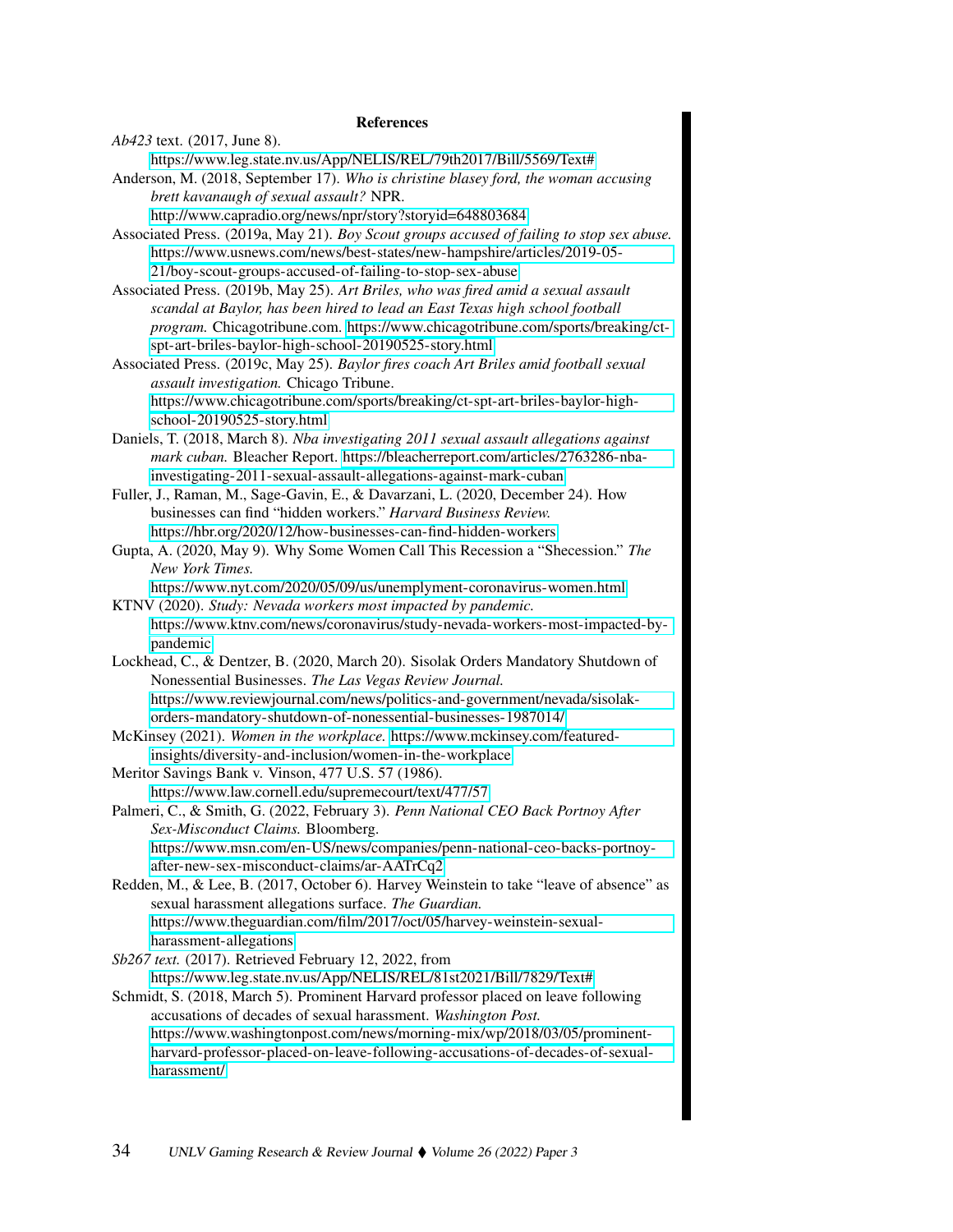- Schmidt, S., Nerappil, F., & Vozella, L. (2019, February 6). Professor who accused Virginia Lt. Gov. Justin Fairfax of 2004 sexual assault issues statement detailing alleged incident. *Washington Post.* [https://www.washingtonpost.com/local/virginia](https://www.washingtonpost.com/local/virginia-politics/2019/02/06/daed33aa-2a30-11e9-b2fc-721718903bfc_story.html)[politics/2019/02/06/daed33aa-2a30-11e9-b2fc-721718903bfc\\_story.html](https://www.washingtonpost.com/local/virginia-politics/2019/02/06/daed33aa-2a30-11e9-b2fc-721718903bfc_story.html)
- *The global role of women—Caretakers, conscience, farmers, educators and entrepreneurs.* (2019, March 8). Global Volunteers.

<https://globalvolunteers.org/global-role-of-women/>

- *Title vii of the civil rights act of 1964, U. S. Equal employment opportunity commission.* (n.d.). Retrieved February 12, 2022, from <https://www.eeoc.gov/statutes/title-vii-civil-rights-act-1964>
- Velazquez, R. (2019, February 13). *Crisfield high school nurse accused of sexual misconduct with four students.* The Daily Times; The Salisbury Daily Times. [https://www.delmarvanow.com/story/news/local/maryland/2019/02/13/crisfield](https://www.delmarvanow.com/story/news/local/maryland/2019/02/13/crisfield-high-school-nurse-faces-sex-offense-charges/2857321002/)[high-school-nurse-faces-sex-offense-charges/2857321002/](https://www.delmarvanow.com/story/news/local/maryland/2019/02/13/crisfield-high-school-nurse-faces-sex-offense-charges/2857321002/)
- WION News (2021). *Gender inequality has cost world USD 70 trillion since 1990, report finds.* [https://www.wionews.com/world/gender-inequality-has-cost-world-usd-70](https://www.wionews.com/world/gender-inequality-has-cost-world-usd-70-trillion-since-1990-report-finds-368469) [trillion-since-1990-report-finds-368469](https://www.wionews.com/world/gender-inequality-has-cost-world-usd-70-trillion-since-1990-report-finds-368469)
- Women of Diversity Productions, Inc. (2016, October 22). *Gender Wave Workshop.*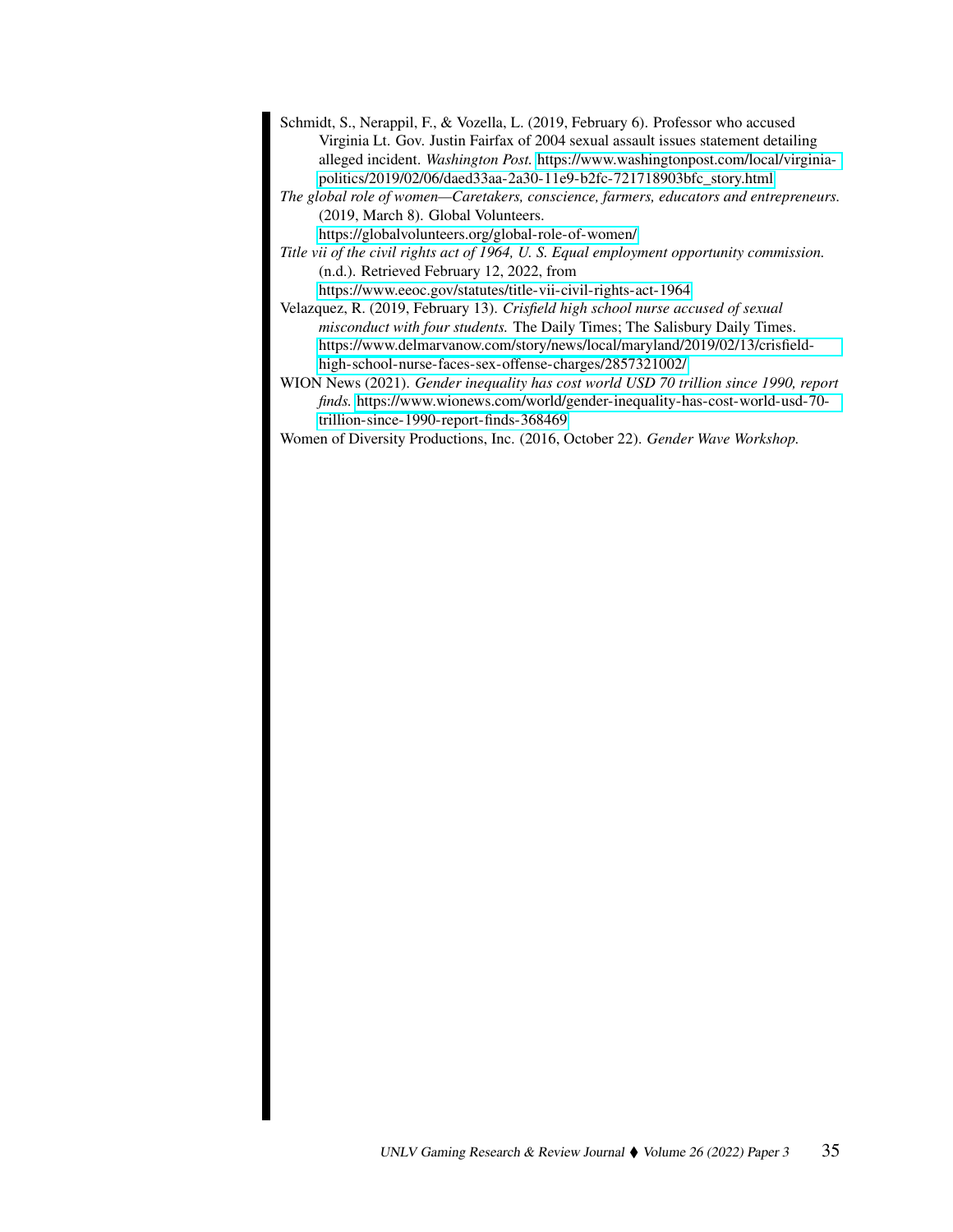#### Appendix

### Gender Inclusion Survey Questions

- 1. Provide the name of the business or organization, mailing address and website.
- 2. Provide the name, phone number and email address for the person completing the survey for the business or organization.
- 3. Businesses/organizations often operate in several different states. How many of your employees are (Please enter as a whole number.)
	- a) Located in Nevada?
	- b) Women located in Nevada?
	- c) Women of color in Nevada?
- 4. Publicly traded companies use Boards to oversee their businesses. Are you a publicly traded company?
	- a) Yes
	- b) No
- 5. If you are a public traded company, how many people are
	- a) On the Board of Directors?
	- b) Women on the Board of Directors?
	- c) Women of color on the Board of Directors?
- 6. An executive position is defined as an executive that has attained a position of at least vice president, senior vice-president, executive vice president or the equivalent position. How many people are
	- a) Employed in executive positions?
	- b) Women employed in executive positions?
	- c) Women of color employed in executive positions?
- 7. A management position is defined as at least a manager or higher. How many people are
	- a) Employed in management positions?
	- b) Women employed in manage positions?
	- c) Women of color employed in management positions?
- 8. Does your business or organization have employee development initiatives enacted for administrative or skilled staff that provide pathways to career advancement?
	- a) None
	- b) Tuition reimbursement
		- i) Yes
	- ii) No
	- c) Professional development
		- i) Yes
	- ii) No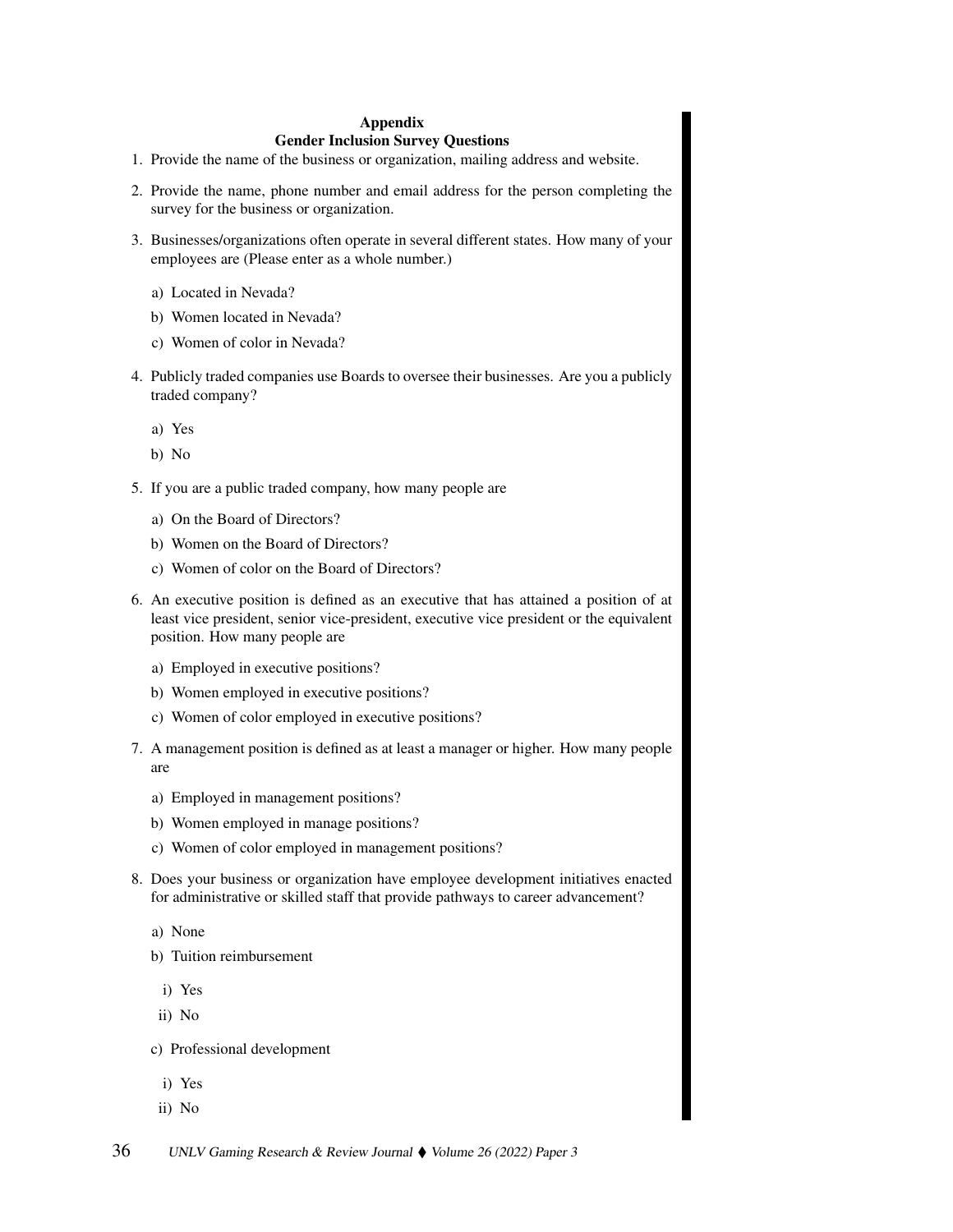d) Paid conference attendance

- i) Yes
- ii) No
- e) Business interest groups
	- i) Yes
- ii) No
- f) A public commitment for gender inclusion
	- i) Yes
- ii) No
- 9. A formal salary equity study is also sometimes called a "pay equity analysis" or a "compensation equity study." Has your business/organization undertaken a pay equity analysis?
	- a) Yes
	- b) No
- 10. If the answer to Question 7 is yes, were there any discernible pay differences?
	- a) Yes
	- b) No
- 11. How many of the 20 highest paid individuals in your business or organization, as determined by salary, bonuses, and other incentives such as stock options, are
	- a) Women?
	- b) Women of color?
- 12. Regarding your hiring practices, does your business or organization
	- a) Participate in diversity job fairs?
	- i) Yes
	- ii) No
	- b) Have a diverse hiring committee?
		- i) Yes
	- ii) No
	- c) Assess candidate skill sets without regard to gender?
		- i) Yes
	- ii) No
- 13. Regarding anti-harassment, which includes sexual harassment, does your business/ organization
	- a) Have an existing anti-harassment policy?
		- i) Yes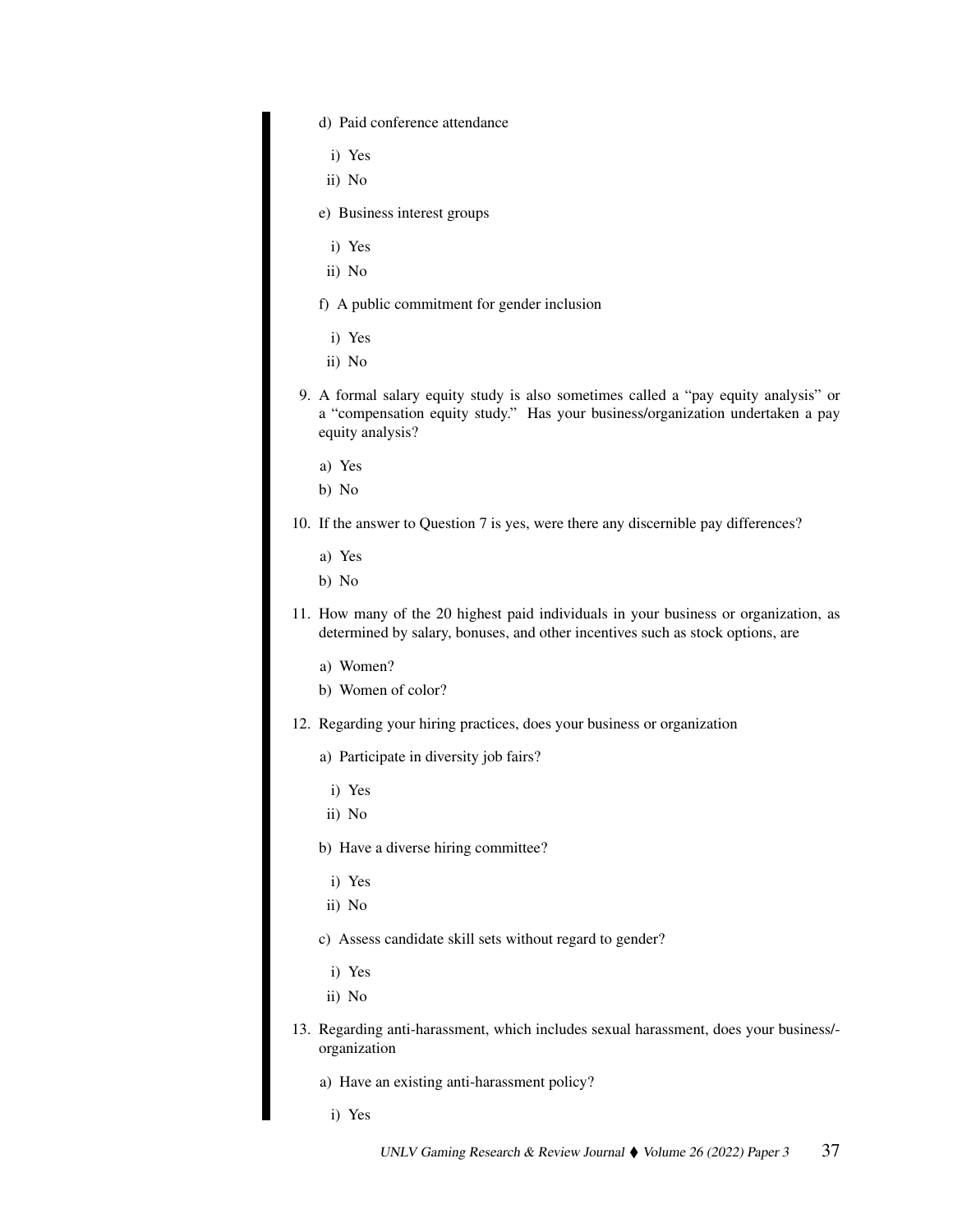- ii) No
- b) Currently offer formal anti-harassment training
	- i) Yes
- ii) No
- 14. Regarding cultural training, does your business or organization:
	- a) Currently provide diversity and inclusion training?
	- i) Yes
	- ii) No
- 15. If the answer to Question 13 is yes, does the cultural training provided include
	- a) Implicit bias?
		- i) Yes
	- ii) No
	- b) Unconscious bias?
		- i) Yes
	- ii) No
	- c) Microaggressions?
		- i) Yes
	- ii) No
	- d) Fostering an inclusive environment?
		- i) Yes
	- ii) No
	- e) Improving Engagement?
		- i) Yes
	- ii) No

16. Regarding workplace policies and benefits, does your business or organization offer?

- a) Employer-paid family leave
	- i) Yes
		- 1. How many weeks do you provide?
- ii) No
- b) Variable work schedules for caregivers
	- i) Yes
- ii) No
- c) Options to work from home